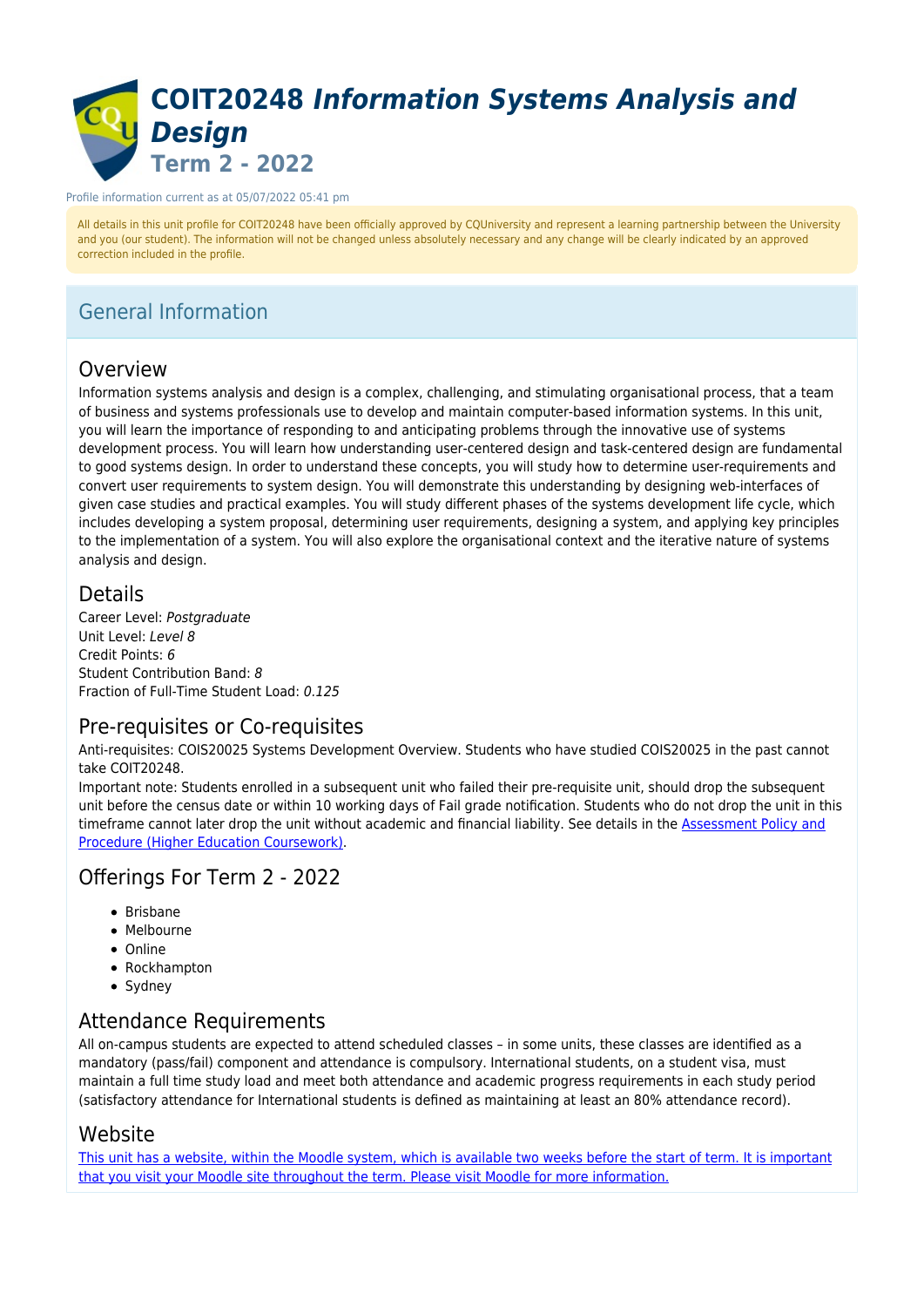## Class and Assessment Overview

### Recommended Student Time Commitment

Each 6-credit Postgraduate unit at CQUniversity requires an overall time commitment of an average of 12.5 hours of study per week, making a total of 150 hours for the unit.

## Class Timetable

**[Regional Campuses](https://handbook.cqu.edu.au/facet/timetables)** Bundaberg, Cairns, Emerald, Gladstone, Mackay, Rockhampton, Townsville

**[Metropolitan Campuses](https://handbook.cqu.edu.au/facet/timetables)** Adelaide, Brisbane, Melbourne, Perth, Sydney

### Assessment Overview

1. **Project (applied)** Weighting: 30% 2. **Project (applied)** Weighting: 30% 3. **Project (applied)** Weighting: 40%

### Assessment Grading

This is a graded unit: your overall grade will be calculated from the marks or grades for each assessment task, based on the relative weightings shown in the table above. You must obtain an overall mark for the unit of at least 50%, or an overall grade of 'pass' in order to pass the unit. If any 'pass/fail' tasks are shown in the table above they must also be completed successfully ('pass' grade). You must also meet any minimum mark requirements specified for a particular assessment task, as detailed in the 'assessment task' section (note that in some instances, the minimum mark for a task may be greater than 50%). Consult the *University's Grades and Results Policy for more details of interim results and final* grades.

## CQUniversity Policies

#### **All University policies are available on the [CQUniversity Policy site.](https://policy.cqu.edu.au/)**

You may wish to view these policies:

- Grades and Results Policy
- Assessment Policy and Procedure (Higher Education Coursework)
- Review of Grade Procedure
- Student Academic Integrity Policy and Procedure
- Monitoring Academic Progress (MAP) Policy and Procedure Domestic Students
- Monitoring Academic Progress (MAP) Policy and Procedure International Students
- Student Refund and Credit Balance Policy and Procedure
- Student Feedback Compliments and Complaints Policy and Procedure
- Information and Communications Technology Acceptable Use Policy and Procedure

This list is not an exhaustive list of all University policies. The full list of University policies are available on the [CQUniversity Policy site.](https://policy.cqu.edu.au/)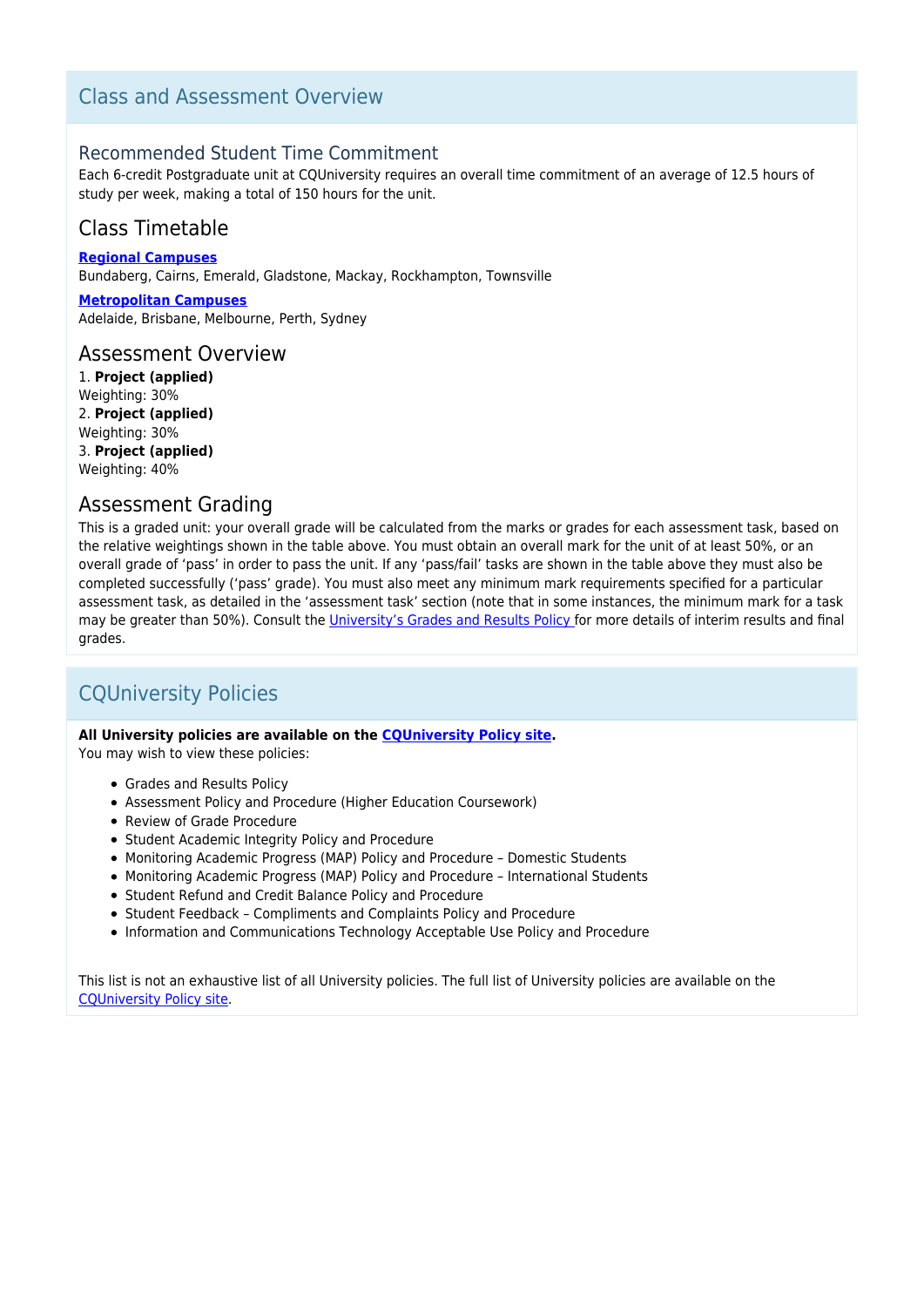### Previous Student Feedback

### Feedback, Recommendations and Responses

Every unit is reviewed for enhancement each year. At the most recent review, the following staff and student feedback items were identified and recommendations were made.

### Feedback from Unit Coordinator reflections

#### **Feedback**

The time allocated to some topics (e.g. Agile) is too short to cover in sufficient depth.

#### **Recommendation**

Re-arrange the ordering of some topics (e.g. bring Agile earlier) and remove some content covered in later units (e.g. details of database design).

### Feedback from Unit Coordinator reflections

#### **Feedback**

It is difficult for students to appreciate the importance of writing unambiguous requirements for systems.

#### **Recommendation**

Introduce a tutorial activity with peer review of requirements tasks, e.g. one team creates a requirements specification, which another team uses an input to create a design.

## Unit Learning Outcomes

#### **On successful completion of this unit, you will be able to:**

- 1. Develop requirements, specifications and provide academic and practical arguments to defend the solutions by employing core principles of information system analysis and design
- 2. Develop prototypes for computer-based information systems demonstrating initiative and problem-solving judgement to meet client briefs
- 3. Employ effective interpersonal and professional skills to collaborate with and influence team members to achieve a negotiated team outcome while maintaining responsibility and accountability for their own learning and work
- 4. Analyse and evaluate to critically reflect on the alternative methodologies used in developing business information systems
- 5. Critically analyse and evaluate different modelling techniques for developing business information systems.

Australian Computer Society (ACS) recognises the Skills Framework for the Information Age (SFIA). SFIA is in use in over 100 countries and provides a widely used and consistent definition of ICT skills. SFIA is increasingly being used when developing job descriptions and role profiles.

ACS members can use the tool MySFIA to build a skills profile at

<https://www.acs.org.au/professionalrecognition/mysfia-b2c.html>

This unit contributes to the following workplace skills as defined by SFIA. The SFIA code is included:

- Information Analytics (INAN)
- Systems Design (DESN)
- User Experience Design (HCEV)
- IT Strategy and Planning (ITSP)
- Systems Design (DESN)
- Business Modelling (BSMO)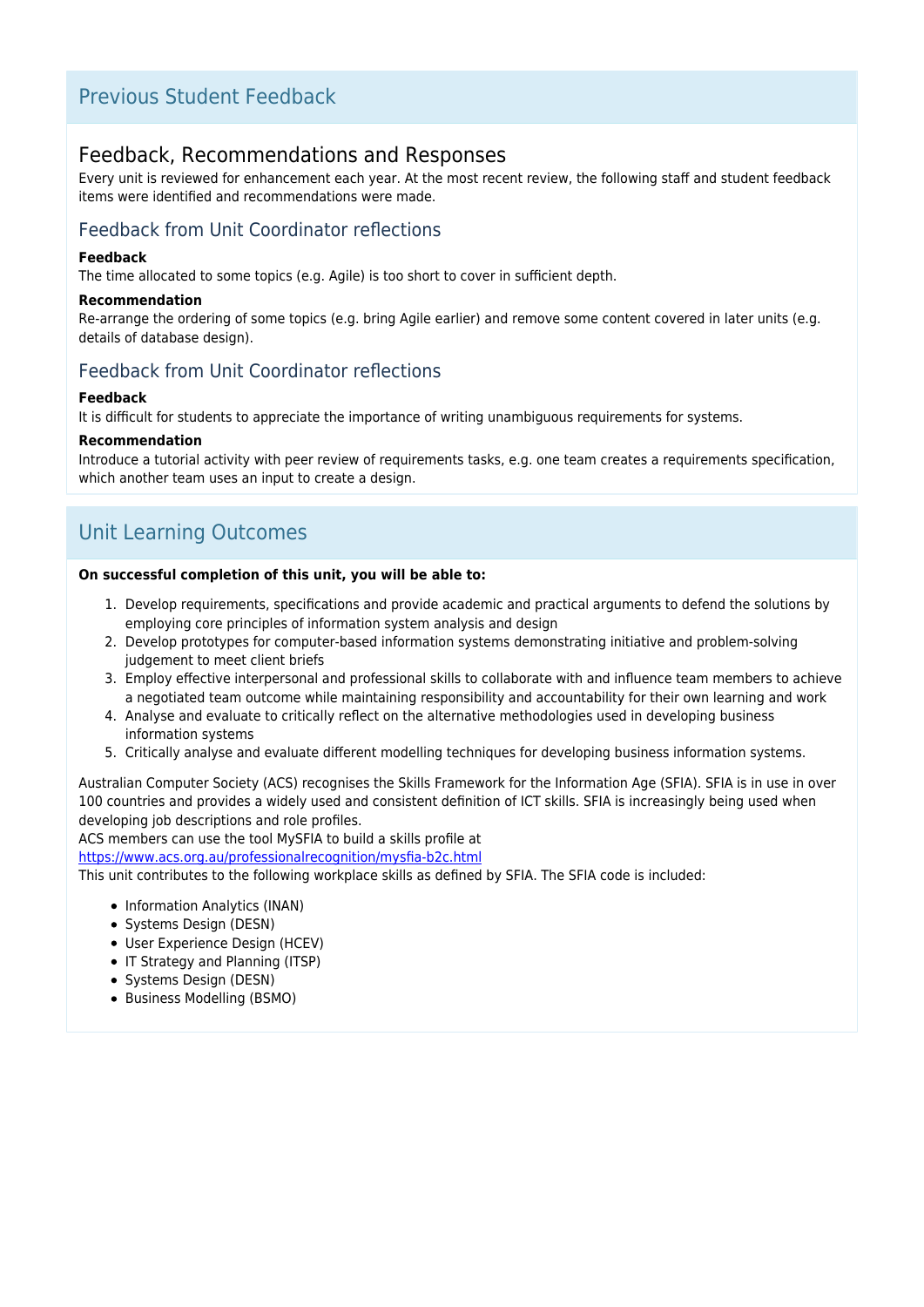## Alignment of Learning Outcomes, Assessment and Graduate Attributes

N/A<br>Level O Introductory o Intermediate o Graduate<br>Level Professional Level Advanced Level

## Alignment of Assessment Tasks to Learning Outcomes

| <b>Assessment Tasks</b>     | <b>Learning Outcomes</b> |           |           |                         |   |
|-----------------------------|--------------------------|-----------|-----------|-------------------------|---|
|                             | $\mathbf{1}$             | 2 3       |           | $\overline{\mathbf{4}}$ | 5 |
| 1 - Project (applied) - 30% |                          |           |           |                         |   |
| 2 - Project (applied) - 30% |                          | $\bullet$ | $\bullet$ | $\bullet$               |   |
| 3 - Project (applied) - 40% |                          |           |           | $\bullet$               |   |

## Alignment of Graduate Attributes to Learning Outcomes

| <b>Graduate Attributes</b>                         | <b>Learning Outcomes</b> |            |              |                         |         |
|----------------------------------------------------|--------------------------|------------|--------------|-------------------------|---------|
|                                                    | $\mathbf{1}$             | $2^{\sim}$ | $\mathbf{3}$ | $\overline{\mathbf{4}}$ | 5       |
| 1 - Knowledge                                      | $\circ$                  | $\circ$    | $\circ$      | $\circ$                 | $\circ$ |
| 2 - Communication                                  | $\bullet$                | $\circ$    | $\circ$      | $\circ$                 | $\circ$ |
| 3 - Cognitive, technical and creative skills       |                          | $\circ$    | $\circ$      | $\circ$                 | $\circ$ |
| 4 - Research                                       |                          | $\circ$    | $\circ$      |                         | $\circ$ |
| 5 - Self-management                                |                          | $\bullet$  | $\circ$      | $\bullet$               |         |
| 6 - Ethical and Professional Responsibility        | $\circ$                  | $\circ$    | $\circ$      | $\circ$                 |         |
| 7 - Leadership                                     |                          |            |              |                         |         |
| 8 - Aboriginal and Torres Strait Islander Cultures |                          |            |              |                         |         |
|                                                    |                          |            |              |                         |         |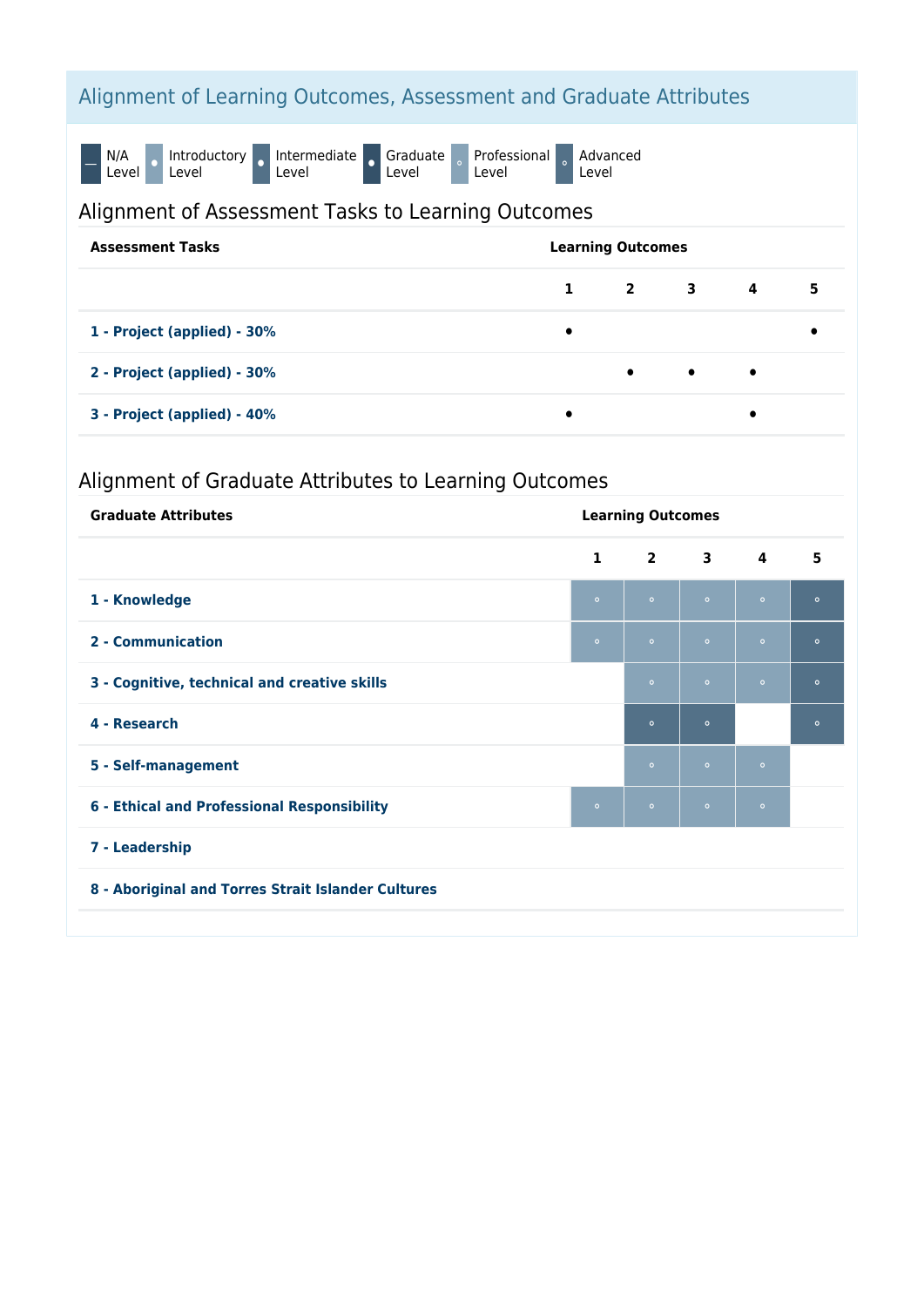## Textbooks and Resources

### **Textbooks**

COIT20248

### **Prescribed**

#### **Essentials of Systems Analysis and Design (Global Edition)**

Edition: 6th (2015) Authors: J.S. Valacich, J.F. George, J.A. Hoffer Pearson Boston , USA ISBN: 1-292-07661-5 Binding: Paperback

#### **Additional Textbook Information**

This book is available to read online through the Library website. If you would like your own copy, you can purchase either paper or eBook copies at the CQUni Bookshop here: [http://bookshop.cqu.edu.au](http://bookshop.cqu.edu.au/) (search on the Unit code).

### IT Resources

#### **You will need access to the following IT resources:**

- CQUniversity Student Email
- Internet
- Unit Website (Moodle)
- MS Office
- MS Project
- MS Visio

## Referencing Style

All submissions for this unit must use the referencing style: **[Harvard \(author-date\)](https://delivery-cqucontenthub.stylelabs.cloud/api/public/content/harvard-referencing-style.pdf?v=306efe7e)** For further information, see the Assessment Tasks.

### Teaching Contacts

**Pak Poon** Unit Coordinator [p.poon@cqu.edu.au](mailto:p.poon@cqu.edu.au)

### **Schedule**

| Week 1 - 11 Jul 2022                                                      |                                                 |                                     |
|---------------------------------------------------------------------------|-------------------------------------------------|-------------------------------------|
| <b>Module/Topic</b>                                                       | <b>Chapter</b>                                  | <b>Events and Submissions/Topic</b> |
| Systems Development Environment &<br>Methodologies                        | Chapter 1 & Appendix B (Prescribed<br>Textbook) |                                     |
| Week 2 - 18 Jul 2022                                                      |                                                 |                                     |
| <b>Module/Topic</b>                                                       | <b>Chapter</b>                                  | <b>Events and Submissions/Topic</b> |
| Managing the Information Systems<br>Project; Systems Planning & Selection | Chapters 3 & 4 (Prescribed Textbook)            |                                     |
| Week 3 - 25 Jul 2022                                                      |                                                 |                                     |
| <b>Module/Topic</b>                                                       | Chapter                                         | <b>Events and Submissions/Topic</b> |
| Determining System Requirements;<br>Use Case Modeling                     | Chapter 5 (Prescribed Textbook)                 |                                     |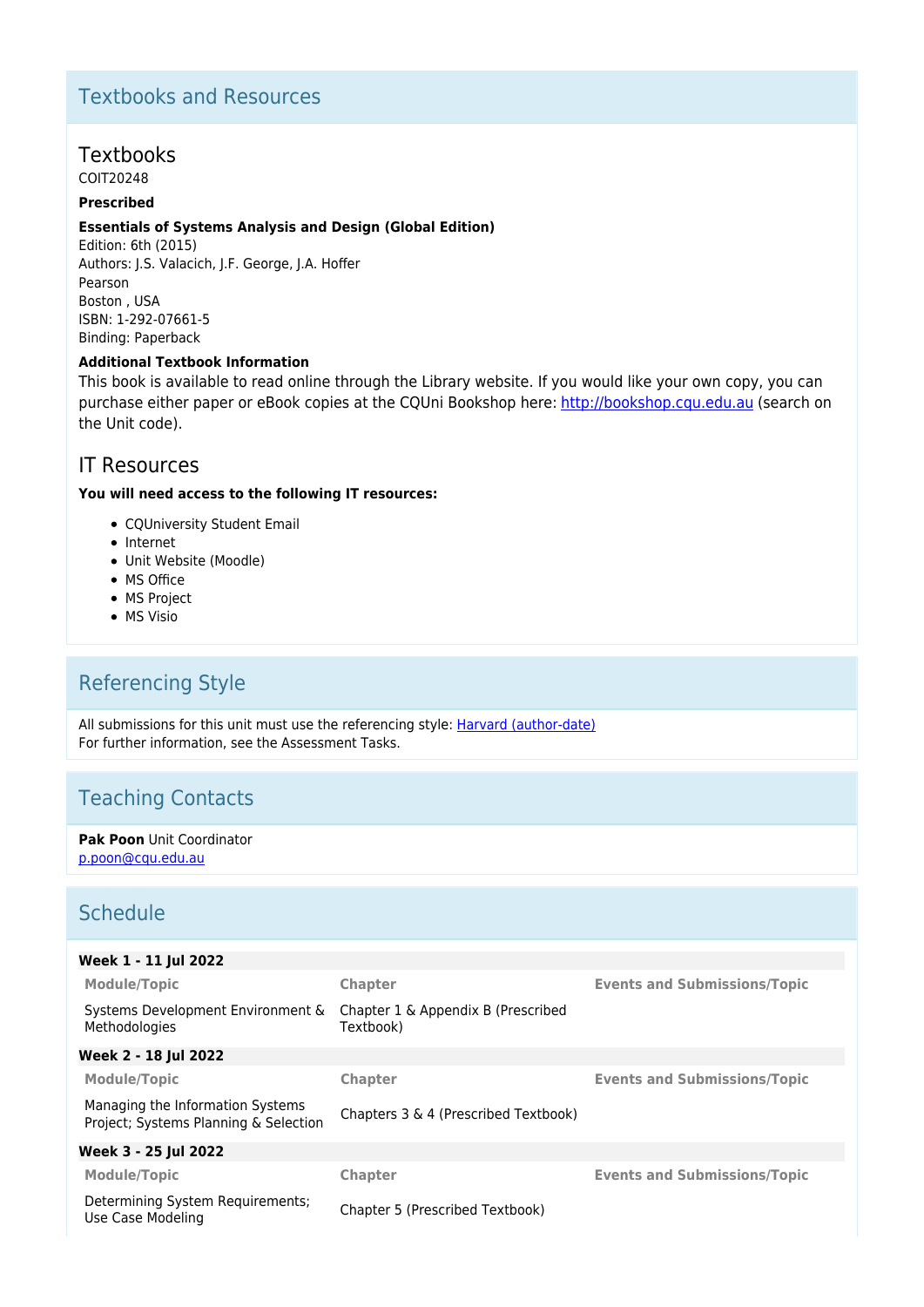| Week 4 - 01 Aug 2022                                                 |                                                                                                                                                                                       |                                                                                                    |
|----------------------------------------------------------------------|---------------------------------------------------------------------------------------------------------------------------------------------------------------------------------------|----------------------------------------------------------------------------------------------------|
| <b>Module/Topic</b>                                                  | Chapter                                                                                                                                                                               | <b>Events and Submissions/Topic</b>                                                                |
| <b>Structuring System Requirements:</b><br>Process Modeling          | Chapter 6 (Prescribed Textbook)                                                                                                                                                       |                                                                                                    |
| Week 5 - 08 Aug 2022                                                 |                                                                                                                                                                                       |                                                                                                    |
| <b>Module/Topic</b>                                                  | Chapter                                                                                                                                                                               | <b>Events and Submissions/Topic</b>                                                                |
| Object-Oriented Analysis & Design                                    | Appendix A (Prescribed Textbook)                                                                                                                                                      |                                                                                                    |
| Vacation Week - 15 Aug 2022                                          |                                                                                                                                                                                       |                                                                                                    |
| <b>Module/Topic</b>                                                  | Chapter                                                                                                                                                                               | <b>Events and Submissions/Topic</b>                                                                |
| Week 6 - 22 Aug 2022                                                 |                                                                                                                                                                                       |                                                                                                    |
| <b>Module/Topic</b>                                                  | Chapter                                                                                                                                                                               | <b>Events and Submissions/Topic</b>                                                                |
| Designing the Human Interface                                        | Chapter 8 (Prescribed Textbook)                                                                                                                                                       | <b>Systems Analysis &amp; Project</b><br>Planning Due: Week 6 Monday (22<br>Aug 2022) 9:00 pm AEST |
| Week 7 - 29 Aug 2022                                                 |                                                                                                                                                                                       |                                                                                                    |
| <b>Module/Topic</b>                                                  | Chapter                                                                                                                                                                               | <b>Events and Submissions/Topic</b>                                                                |
| Systems Implementation & Operations Chapter 10 (Prescribed Textbook) |                                                                                                                                                                                       |                                                                                                    |
| Week 8 - 05 Sep 2022                                                 |                                                                                                                                                                                       |                                                                                                    |
| <b>Module/Topic</b>                                                  | Chapter                                                                                                                                                                               | <b>Events and Submissions/Topic</b>                                                                |
| Software Testing                                                     | Not applicable                                                                                                                                                                        |                                                                                                    |
| Week 9 - 12 Sep 2022                                                 |                                                                                                                                                                                       |                                                                                                    |
| <b>Module/Topic</b>                                                  | Chapter                                                                                                                                                                               | <b>Events and Submissions/Topic</b>                                                                |
| <b>B2C Website Implementation</b>                                    | P.-L. Poon & A.H.L. Lau, The PRESENT<br><b>B2C Implementation Framework,</b><br>Communications of the ACM, 49(2),<br>2006, pp. 96-103.                                                | <b>Systems Design Due: Week 9</b><br>Monday (12 Sept 2022) 9:00 pm AEST                            |
| Week 10 - 19 Sep 2022                                                |                                                                                                                                                                                       |                                                                                                    |
| <b>Module/Topic</b>                                                  | Chapter                                                                                                                                                                               | <b>Events and Submissions/Topic</b>                                                                |
| Software Ouality<br>Frameworks/Schemes                               | Not applicable                                                                                                                                                                        |                                                                                                    |
| Week 11 - 26 Sep 2022                                                |                                                                                                                                                                                       |                                                                                                    |
| <b>Module/Topic</b>                                                  | Chapter                                                                                                                                                                               | <b>Events and Submissions/Topic</b>                                                                |
| <b>ERP Software Selection &amp;</b><br>Procurement                   | P.-L. Poon & Y.T. Yu, Investigating ERP<br>Systems Procurement Practice: Hong<br>Kong & Australian Experiences,<br>Information & Software Technology,<br>52(10), 2010, pp. 1011-1022. |                                                                                                    |
| Week 12 - 03 Oct 2022                                                |                                                                                                                                                                                       |                                                                                                    |
| <b>Module/Topic</b>                                                  | Chapter                                                                                                                                                                               | <b>Events and Submissions/Topic</b>                                                                |
| Revision                                                             | All the book chapters & journal articles<br>previously covered                                                                                                                        | <b>Software Testing &amp; Installation</b><br>Due: Week 12 Monday (3 Oct 2022)<br>$9:00$ am AEST   |
| Review/Exam Week - 10 Oct 2022                                       |                                                                                                                                                                                       |                                                                                                    |
| <b>Module/Topic</b>                                                  | Chapter                                                                                                                                                                               | <b>Events and Submissions/Topic</b>                                                                |
| <b>Exam Week - 17 Oct 2022</b>                                       |                                                                                                                                                                                       |                                                                                                    |
| <b>Module/Topic</b>                                                  | Chapter                                                                                                                                                                               | <b>Events and Submissions/Topic</b>                                                                |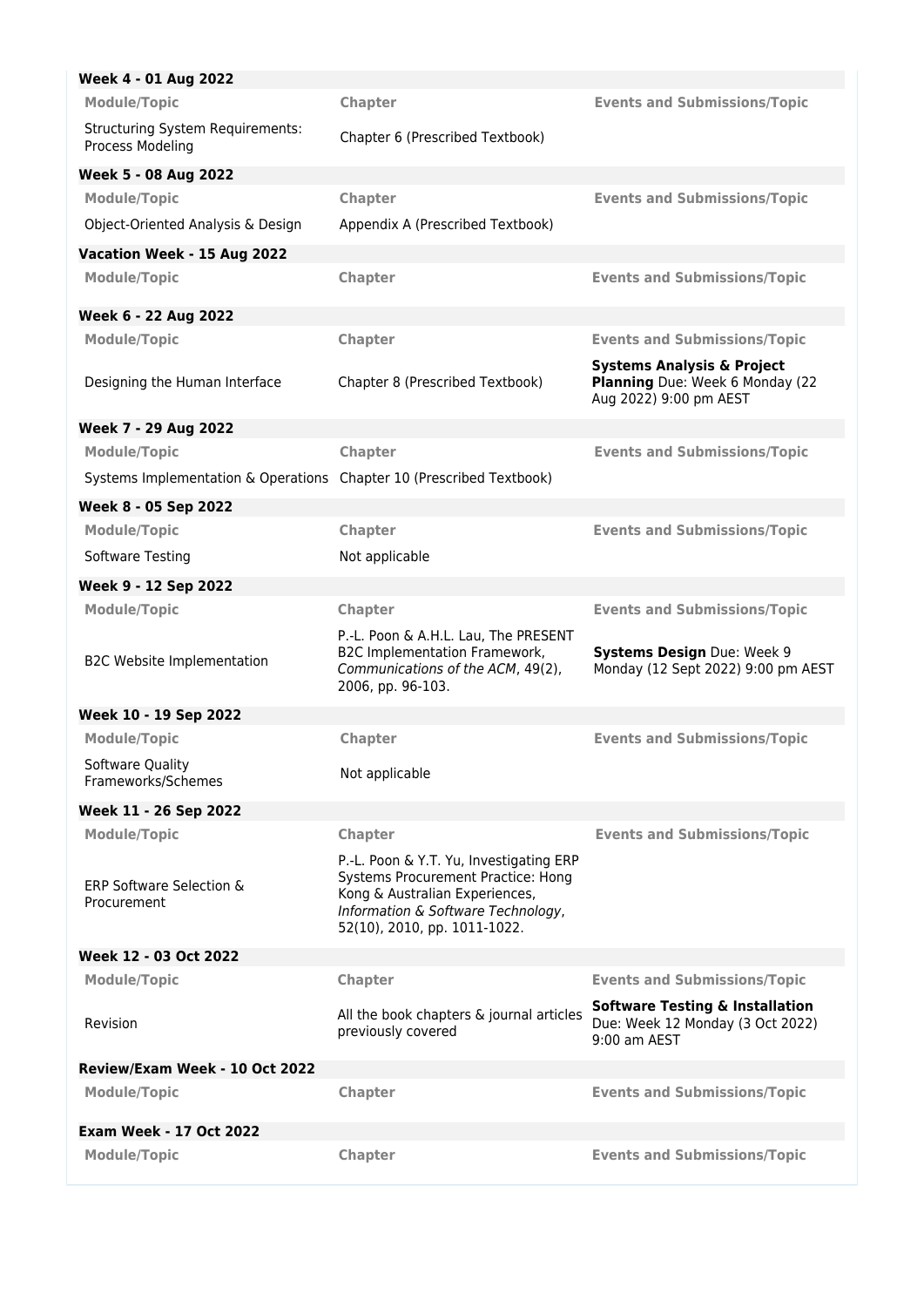## Term Specific Information

Associate Professor Pak Poon (Unit Coordinator) (Email) p.poon@cqu.edu.au (Tel) + 61 (0)3 9616 0693 (Office) Room 6.23, Level 6 (Melbourne Campus)

### Assessment Tasks

## 1 Systems Analysis & Project Planning

#### **Assessment Type**

Project (applied)

#### **Task Description**

Assignment 1 is an *individual* assessment. You will plan & manage a project as well as investigate & document its systems requirements. In this assignment, you will produce a report that discusses the project based on your understanding of it & the related investigation results through the tasks given. The structure of the report & the case study will be provided to you on Moodle in Week 1 or 2. This assignment will assess the unit knowledge gained between Weeks 1 & 5 about different facets of systems development.

#### **Assessment Due Date**

Week 6 Monday (22 Aug 2022) 9:00 pm AEST Late submissions are subject to the university's late submission penalty policies

#### **Return Date to Students**

Week 8 Monday (5 Sept 2022) Marking & feedback of Assignment 1 will be returned to you via Moodle

#### **Weighting**

30%

#### **Assessment Criteria**

The assessment criteria will cover the contents & the presentation/format of the submission. You will be assessed based on your knowledge & understanding about how to: (a) collect user/system requirements, (b) perform a system feasibility study, & (c) perform project planning & management. In addition, all the different parts of the assessment should be written in a professional & coherent manner. A detailed marking template will be made available along with the assignment details on the Moodle unit webpage.

#### **Referencing Style**

[Harvard \(author-date\)](https://delivery-cqucontenthub.stylelabs.cloud/api/public/content/harvard-referencing-style.pdf?v=306efe7e)

#### **Submission**

Online

#### **Submission Instructions**

Assignment 1 is an individual assignment. Please submit it online via Moodle.

#### **Learning Outcomes Assessed**

- Develop requirements, specifications and provide academic and practical arguments to defend the solutions by employing core principles of information system analysis and design
- Critically analyse and evaluate different modelling techniques for developing business information systems.

### 2 Systems Design

### **Assessment Type**

Project (applied)

#### **Task Description**

Assignment 2 is a *group* assignment. Your unit knowledge gained about how to model the systems requirements in both the object-oriented & traditional approaches will be assessed in this assignment. You need to submit a design of a webbased system. Your design should include various elements such as critical use cases & data flow diagrams. During Week 9, there will be a group presentation based on the case study. Please refer to the Moodle unit webpage for more details about this assignment.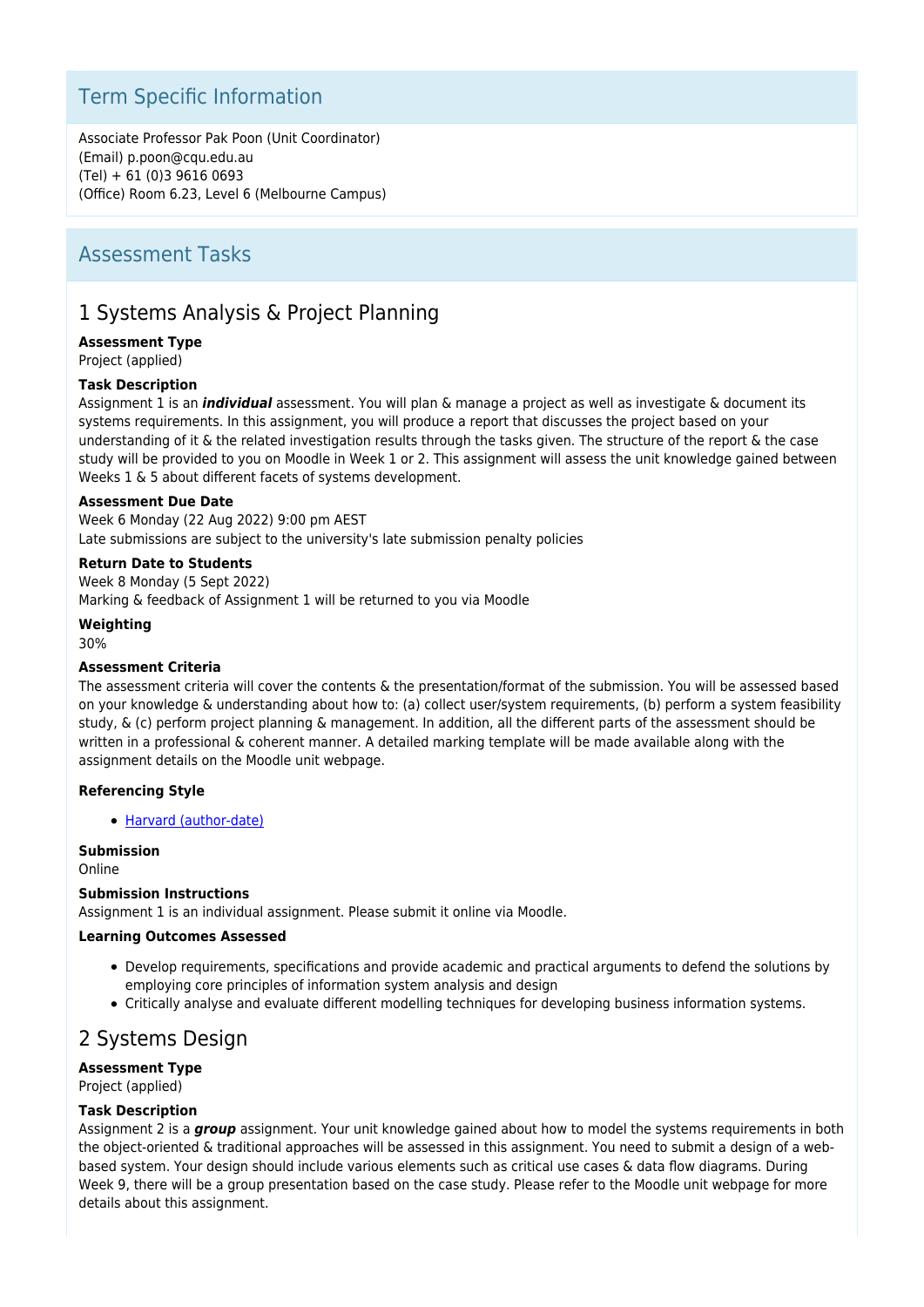#### **Assessment Due Date**

Week 9 Monday (12 Sept 2022) 9:00 pm AEST Late submission are subject to the university's late submission penalty policies

#### **Return Date to Students**

Week 11 Monday (26 Sept 2022) Marking & feedback of Assignment 2 will be returned to you via Moodle

#### **Weighting**

30%

#### **Assessment Criteria**

For the report, the assessment criteria will cover the contents & the presentation/format of the submission. In addition, all the different parts of the assessment should be written in a professional & coherent manner. For the group presentation, the assessment criteria will cover the level of understanding of the design elements & presentation skills (as individuals & as a group). A detailed marking template will be made available along with the assignment details on the Moodle unit webpage.

#### **Referencing Style**

• [Harvard \(author-date\)](https://delivery-cqucontenthub.stylelabs.cloud/api/public/content/harvard-referencing-style.pdf?v=306efe7e)

#### **Submission**

Online Group

#### **Submission Instructions**

This is a group assignment. All files should be submitted online via Moodle.

#### **Learning Outcomes Assessed**

- Develop prototypes for computer-based information systems demonstrating initiative and problem-solving judgement to meet client briefs
- Employ effective interpersonal and professional skills to collaborate with and influence team members to achieve a negotiated team outcome while maintaining responsibility and accountability for their own learning and work
- Analyse and evaluate to critically reflect on the alternative methodologies used in developing business information systems

### 3 Software Testing & Installation

#### **Assessment Type**

Project (applied)

#### **Task Description**

Assignment 3 is an *individual* assessment. You will design how to test a software system & perform a systematic system cutover process. Overall, this assessment tests your knowledge & understanding on how to deliver an effective & high-quality system to end users. In this assignment, you will produce a report that is professionally written in a business context.

#### **Assessment Due Date**

Week 12 Monday (3 Oct 2022) 9:00 am AEST Late submissions are subject to the university's late submission penalty policies

#### **Return Date to Students**

Marks will be released to students on the certification date as this is the final assessment

#### **Weighting**

40%

#### **Assessment Criteria**

The assessment criteria will cover the contents & the presentation/format of the submission. In addition, all the different parts of the assessment should be written in a professional & coherent manner. A detailed marking template will be made available along with the assignment details on the Moodle unit webpage.

#### **Referencing Style**

[Harvard \(author-date\)](https://delivery-cqucontenthub.stylelabs.cloud/api/public/content/harvard-referencing-style.pdf?v=306efe7e)

**Submission**

Online

#### **Submission Instructions**

Assignment 3 is an individual assessment. Please submit it online via Moodle.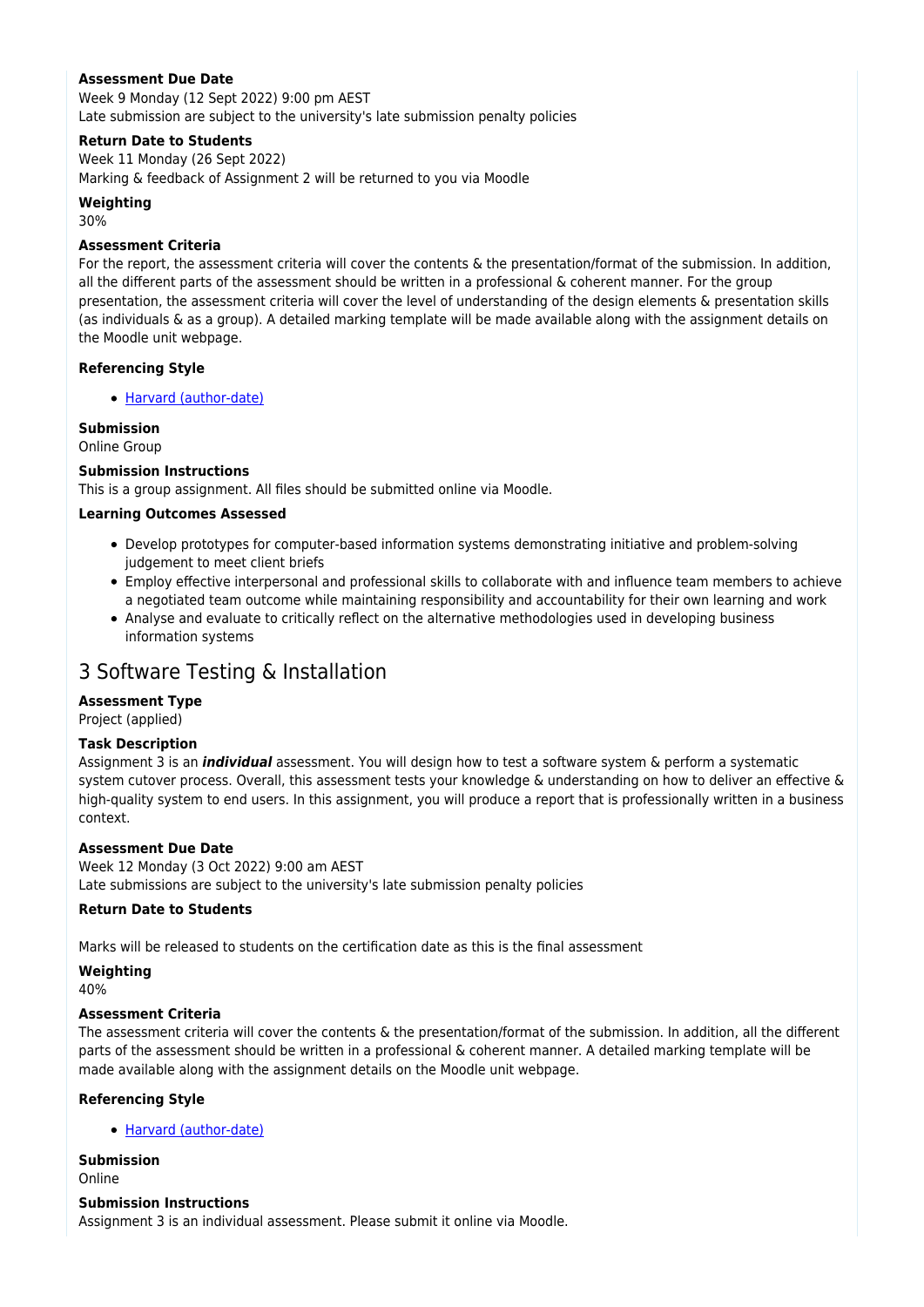#### **Learning Outcomes Assessed**

- Develop requirements, specifications and provide academic and practical arguments to defend the solutions by employing core principles of information system analysis and design
- Analyse and evaluate to critically reflect on the alternative methodologies used in developing business information systems

## Academic Integrity Statement

As a CQUniversity student you are expected to act honestly in all aspects of your academic work.

Any assessable work undertaken or submitted for review or assessment must be your own work. Assessable work is any type of work you do to meet the assessment requirements in the unit, including draft work submitted for review and feedback and final work to be assessed.

When you use the ideas, words or data of others in your assessment, you must thoroughly and clearly acknowledge the source of this information by using the correct referencing style for your unit. Using others' work without proper acknowledgement may be considered a form of intellectual dishonesty.

Participating honestly, respectfully, responsibly, and fairly in your university study ensures the CQUniversity qualification you earn will be valued as a true indication of your individual academic achievement and will continue to receive the respect and recognition it deserves.

As a student, you are responsible for reading and following CQUniversity's policies, including the **[Student Academic](https://www.cqu.edu.au/policy/sharepoint-document-download?file_uri={BE8380F3-F86D-4C55-AC0D-84A81EAFD6A2}/Student%20Academic%20Integrity%20Policy%20and%20Procedure%20(formerly%20known%20as%20the%20Academic%20Misconduct%20Procedure).pdf) [Integrity Policy and Procedure](https://www.cqu.edu.au/policy/sharepoint-document-download?file_uri={BE8380F3-F86D-4C55-AC0D-84A81EAFD6A2}/Student%20Academic%20Integrity%20Policy%20and%20Procedure%20(formerly%20known%20as%20the%20Academic%20Misconduct%20Procedure).pdf)**. This policy sets out CQUniversity's expectations of you to act with integrity, examples of academic integrity breaches to avoid, the processes used to address alleged breaches of academic integrity, and potential penalties.

#### **What is a breach of academic integrity?**

A breach of academic integrity includes but is not limited to plagiarism, self-plagiarism, collusion, cheating, contract cheating, and academic misconduct. The Student Academic Integrity Policy and Procedure defines what these terms mean and gives examples.

#### **Why is academic integrity important?**

A breach of academic integrity may result in one or more penalties, including suspension or even expulsion from the University. It can also have negative implications for student visas and future enrolment at CQUniversity or elsewhere. Students who engage in contract cheating also risk being blackmailed by contract cheating services.

#### **Where can I get assistance?**

For academic advice and guidance, the [Academic Learning Centre \(ALC\)](https://www.cqu.edu.au/student-life/academic-learning-centre) can support you in becoming confident in completing assessments with integrity and of high standard.

#### **What can you do to act with integrity?**